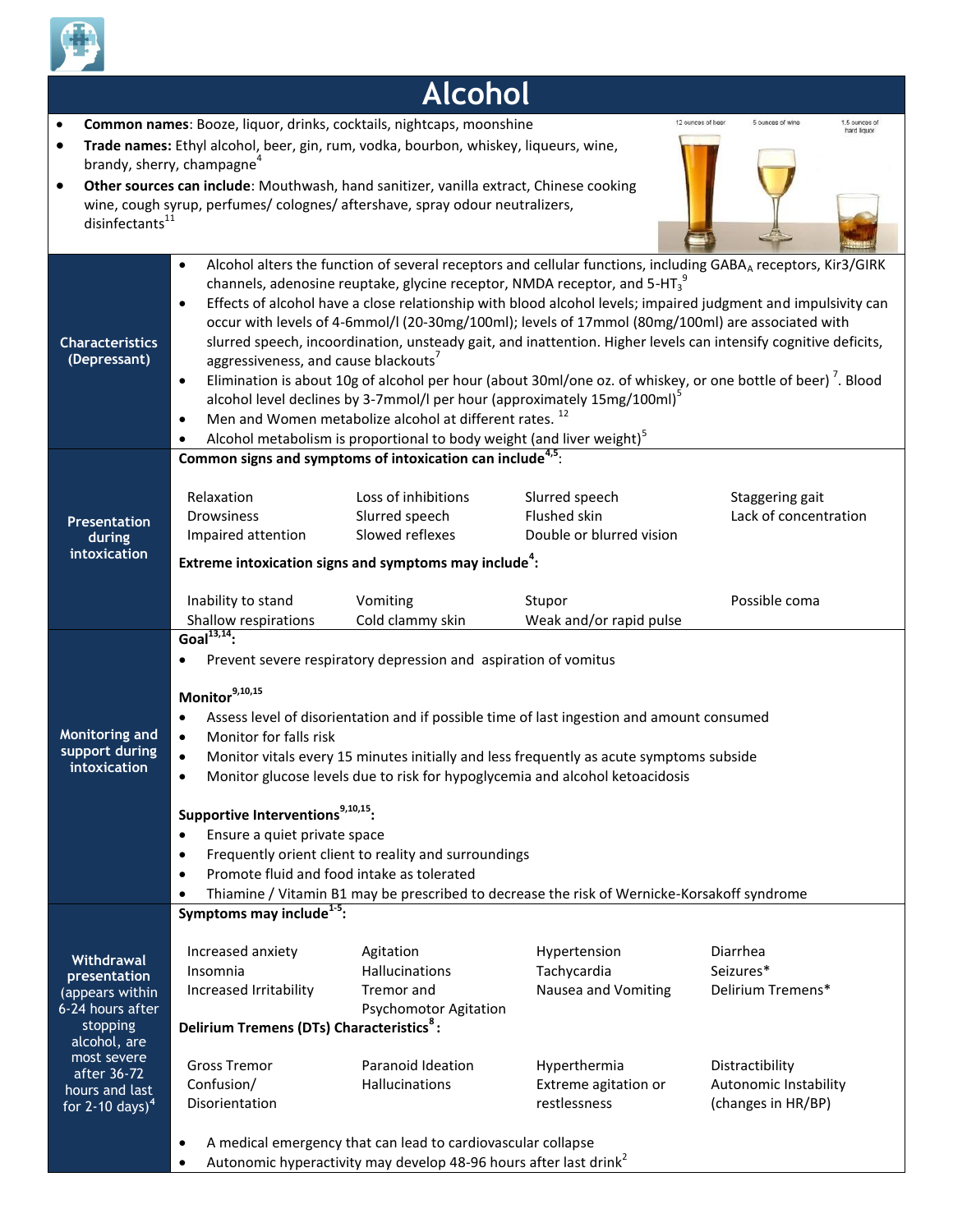

|                                                       | Goal <sup><math>1,2</math></sup> :                                                                                              |                                                                                                                                  |  |
|-------------------------------------------------------|---------------------------------------------------------------------------------------------------------------------------------|----------------------------------------------------------------------------------------------------------------------------------|--|
| <b>Monitoring and</b><br>support during<br>withdrawal | Short term:                                                                                                                     |                                                                                                                                  |  |
|                                                       | Preserve respiratory and cardiovascular function<br>$\circ$                                                                     |                                                                                                                                  |  |
|                                                       | Reduce the risk of DTs<br>$\circ$                                                                                               |                                                                                                                                  |  |
|                                                       | Long term <sup>15</sup> :<br>$\bullet$                                                                                          |                                                                                                                                  |  |
|                                                       | Client will not experience injury                                                                                               |                                                                                                                                  |  |
|                                                       | Assessing for Withdrawal Severity <sup>1,2</sup> :                                                                              |                                                                                                                                  |  |
|                                                       | Clinical Institute Withdrawal Assessment of Alcohol Scale, Revised (CIWA-Ar)<br>$\bullet$                                       |                                                                                                                                  |  |
|                                                       | Monitor $1,2$ :                                                                                                                 |                                                                                                                                  |  |
|                                                       | $\bullet$                                                                                                                       | Mental Status (include risk of self-harm and suicide, presence of hallucinations including tactile, agitation,                   |  |
|                                                       | anxiety)                                                                                                                        |                                                                                                                                  |  |
|                                                       | Physical status (including perspiration, headaches, vital signs, electrolytes)<br>$\bullet$                                     |                                                                                                                                  |  |
|                                                       | Risk for falls<br>$\bullet$                                                                                                     |                                                                                                                                  |  |
|                                                       | Hydration/Nutrition<br>$\bullet$                                                                                                |                                                                                                                                  |  |
|                                                       | Sleep patterns<br>$\bullet$                                                                                                     |                                                                                                                                  |  |
|                                                       | <b>Supportive interventions</b>                                                                                                 |                                                                                                                                  |  |
|                                                       | Encourage fluids and nutrition as tolerated<br>$\bullet$                                                                        |                                                                                                                                  |  |
|                                                       | Provide a calm and quiet environment<br>$\bullet$                                                                               |                                                                                                                                  |  |
|                                                       | Administer medications to treat acute symptoms of withdrawal and reduce the risk of DTs<br>$\bullet$                            |                                                                                                                                  |  |
|                                                       | Medications Suggested Include <sup>1,2</sup> :                                                                                  |                                                                                                                                  |  |
|                                                       | $\bullet$                                                                                                                       | Benzodiazepines(i.e. diazepam, lorazepam, chlordiazepoxide) $\rightarrow$ taper dose down as CIWA-Ar score lowers <sup>1,2</sup> |  |
|                                                       | For individuals with liver disease, accumulation of longer-acting benzodiazepines (i.e.<br>$\bullet$                            |                                                                                                                                  |  |
|                                                       | chlordiazepoxide/Librium) may be problematic - therefore use of more shorter-acting benzodiazepines is                          |                                                                                                                                  |  |
|                                                       | recommended <sup>15</sup>                                                                                                       |                                                                                                                                  |  |
|                                                       | Thiamine / Vitamin B1 to decrease the risk of Wernicke-Korsakoff syndrome <sup>1,3</sup><br>$\bullet$                           |                                                                                                                                  |  |
|                                                       | In cases of severe dehydration IV fluids with potassium and magnesium have been provided <sup>4</sup><br>$\bullet$              |                                                                                                                                  |  |
|                                                       | May include:                                                                                                                    |                                                                                                                                  |  |
|                                                       | Korsakoff Syndrome/Wernicke Encephalopathy (lack of thiamine/vitamin B1 as a result of alcohol use) <sup>1,3</sup><br>$\bullet$ |                                                                                                                                  |  |
|                                                       | Wernicke encephalopathy: confusion, loss of muscle coordination<br>$\circ$                                                      |                                                                                                                                  |  |
| <b>Potential</b>                                      | Korsakoff syndrome: memory loss, confabulation, hallucinations<br>$\circ$                                                       |                                                                                                                                  |  |
| <b>Complications</b>                                  | Hallucinations $1,2$<br>$\bullet$                                                                                               |                                                                                                                                  |  |
|                                                       | Visual/auditory/tactile $\rightarrow$ 12-48 hours after last drink <sup>2</sup><br>$\circ$                                      |                                                                                                                                  |  |
|                                                       | Seizures $^{1,2}$<br>$\bullet$                                                                                                  |                                                                                                                                  |  |
|                                                       | Can occur 6-36 hours after last drink <sup>2</sup><br>$\circ$                                                                   |                                                                                                                                  |  |
|                                                       | Delirium Tremens (DTs) <sup>1,2 (see above)</sup><br>$\bullet$<br>With Antidepressants <sup>7</sup>                             |                                                                                                                                  |  |
|                                                       |                                                                                                                                 | With Opioids <sup>7</sup>                                                                                                        |  |
|                                                       | Alcohol may exacerbate the CNS effects (i.e<br>drowsiness, confusion, gait disturbance,                                         | <b>Additional CNS effects</b><br>Caution with excessive doses to risk of                                                         |  |
|                                                       | dizziness, and impaired motor coordination) of                                                                                  | $\bullet$<br>respiratory depression                                                                                              |  |
|                                                       | tricyclic antidepressants, and cause impairment                                                                                 | Speeds the release of some opioids into the<br>$\bullet$                                                                         |  |
|                                                       | in psychomotor performance                                                                                                      | bloodstream by dissolving the slow-release                                                                                       |  |
|                                                       | Alcohol may disrupt antidepressant metabolism                                                                                   | system                                                                                                                           |  |
|                                                       | Alcohol and MAOIs increase the risk of a                                                                                        |                                                                                                                                  |  |
| <b>Notable Drug</b><br>Interactions <sup>7</sup>      | hypertensive crisis due to tyramine content.                                                                                    |                                                                                                                                  |  |
|                                                       | With Antipsychotics <sup>7</sup>                                                                                                | With Cannabis <sup>10</sup>                                                                                                      |  |
|                                                       | Alcohol may increase CNS effects of the                                                                                         | Increased impairment of judgement                                                                                                |  |
|                                                       | antipsychotics used and worsen                                                                                                  | Additive effects                                                                                                                 |  |
|                                                       | extrapyramidal effects.                                                                                                         |                                                                                                                                  |  |
|                                                       | With Benzodiazepines <sup>7</sup>                                                                                               | <b>With Stimulants</b>                                                                                                           |  |
|                                                       | CNS effects of benzodiazepines will be                                                                                          | Additive effects of stimulant                                                                                                    |  |
|                                                       | potentiated $\rightarrow$ Increased risk of respiratory                                                                         | Increased heart rate<br>$\bullet$                                                                                                |  |
|                                                       | depression                                                                                                                      | Variable effect on blood pressure                                                                                                |  |
|                                                       | With Mood Stabilizers <sup>7</sup>                                                                                              | With GHB <sup>7</sup>                                                                                                            |  |
|                                                       | With Lithium, increased tremors may occur with                                                                                  | Synergistic CNS depressant effects can occur, with<br>$\bullet$                                                                  |  |
|                                                       | chronic alcohol use                                                                                                             | high doses of GHB causing respiratory depression                                                                                 |  |
|                                                       |                                                                                                                                 |                                                                                                                                  |  |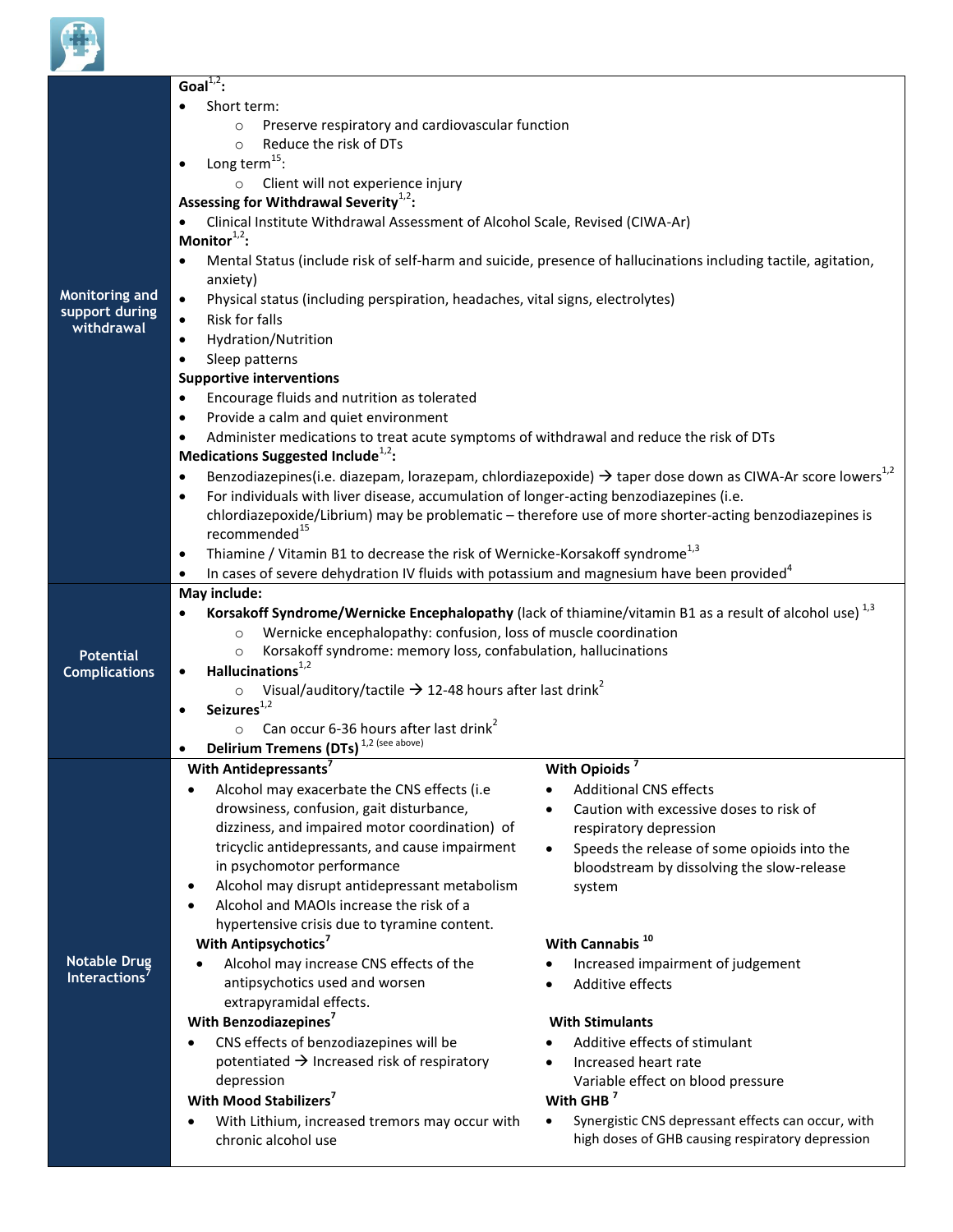

|                        |           | Chronic use of alcohol induces depression and increases the risk of suicide due to alcohol-induced<br>depression, impulsivity and lack of judgment associated with acute intoxication |
|------------------------|-----------|---------------------------------------------------------------------------------------------------------------------------------------------------------------------------------------|
| Psychiatric<br>effects | $\bullet$ | Chronic use of alcohol can also induce or exacerbate anxiety disorders and psychosis <sup>6</sup>                                                                                     |
|                        |           | Alcohol can induce memory blackouts, nightmares, insomnia, hallucinations, paranoia, intellectual<br>impairment, dementia, and Wernicke-Korsakoff syndrome <sup>7</sup>               |
|                        |           | Chronic alcohol use by clients with schizophrenia has been associated with more florid symptoms, more re-                                                                             |
|                        |           | hospitalizations, poorer long term outcomes, and increased risk of tardive dyskinesia                                                                                                 |